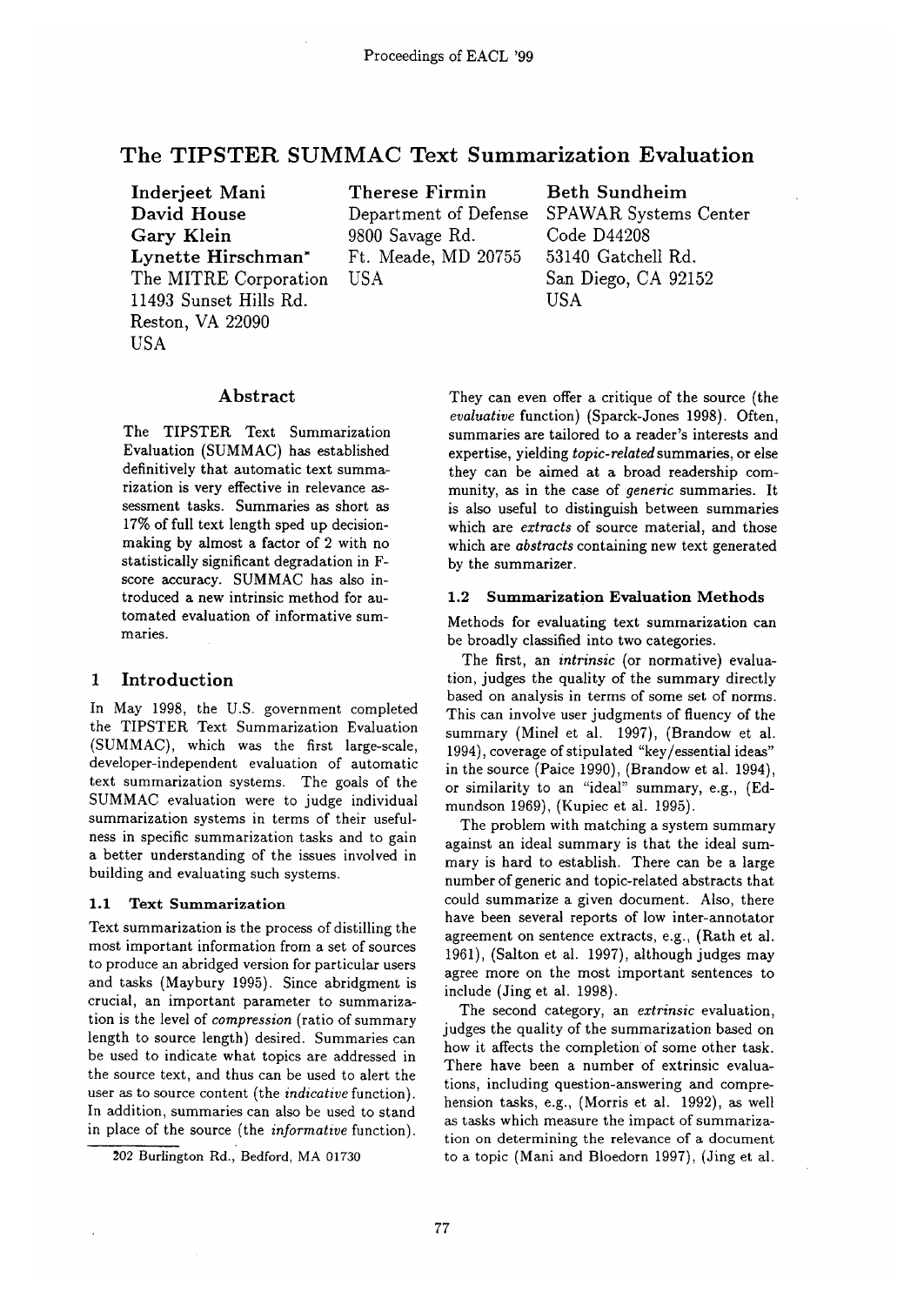1998), (Tombros et al. 1998), (Brandow et al. 1994).

### 1.3 Participant Technologies

Sixteen systems participated in the SUMMAC Evaluation: Carnegie Group Inc. and Carnegie-Mellon University (CGI/CMU), Cornell University and SablR Research, Inc. (Cornell/SabIR), GE Research and Development (GE), New Mexico State University (NMSU), the University of Pennsylvania (Penn), the University of Southern California-Information Sciences Institute (ISI), Lexis-Nexis (LN), the University of Surrey (Surrey), IBM Thomas J. Watson Research (IBM), TextWise LLC, SRA International, British Telecommunications (BT), Intelligent Algorithms (IA), the Center for Intelligent Information Retrieval at the University of Massachussetts (UMass), the Russian Center for Information Research (CIR), and the National Taiwan University (NTU). Table 1 offers a high-level summary of the features used by the different participants. Most participants confined their summaries to extracts of passages from the source text; TextWise, however, extracted combinations of passages, phrases, named entities, and subject fields. Two participants modified the extracted text: Penn replaced pronouns with coreferential noun phrases, and Penn and NMSU both shortened sentences by dropping constituents.

# 2 SUMMAC Summarization Tasks

In order to address the goals of the evaluation, two main extrinsic evaluation tasks were defined, based on activities typically carried out by information analysts in the U.S. Government. In the *adhoc task,* the focus was on indicative summaries which were *tailored to a particular topic.* This task relates to the real-world activity of an analyst conducting full-text searches using an IR system to quickly determine the relevance of a retrieved document. Given a document (which could be a summary or a full-text source - the subject was not told which), and a topic description, the human subject was asked to determine whether the document was relevant to the topic. The accuracy of the subject's relevance assessment decision was measured in terms of "ground-truth" judgments of the full-text source relevance, which were separately obtained from the Text Retrieval (TREC) (Harman and Voorhees 1996) conferences. Thus, an indicative summary would be "accurate" if it accurately reflected the relevance or irrelevance of the corresponding source.

In the *categorization task,* the evaluation sought

to find out whether a *generic* summary could effectively present enough information to allow an analyst to quickly and correctly categorize a document. Here the topic was not known to the summarization system. Given a document, which could be a generic summary or a full-text source (the subject was not told which), the human subject would choose a single category out of five categories (each of which had an associated topic description) to which the document was relevant, or else choose "none of the above".

The final task, a *question-answering task, was*  intended to support an information analyst writing a report. This involved an *intrinsic* evaluation where a topic-related summary for a document was evaluated in terms of its "informativeness", namely, the degree to which it contained answers found in the source document to a set of topicrelated questions.

# 3 Data Selection

In the adhoc task, 20 topics were selected. For each topic, a 50-document subset was created from the top 200 ranked documents retrieved by a standard IR system. For the categorization task, only 10 topics were selected, with 100 documents used per topic. For both tasks, the subsets were constructed such that 25%-75% of the documents were relevant to the topic, with full-text documents being 2000-20,000 bytes (300-2700 words) long, so that they were long enough to be worth summarizing but short enough to be read within the time-frame of the experiment.

The documents were all newspaper sources, the vast majority of which were news stories, but which also included sundry material such as letters to the editor. Reliance on TREC data for documents and topics, and internal criteria for length, relevance, and non-overlap among test sets, resulted in the evaluation focusing mostly on short newswire texts. We recognize that larger-sized texts from a wider range of genres might challenge the summarizers to a greater extent.

In each task, participants submitted two summaries: a fixed-length (S1) summary limited to 10% of the length of the source, and a summary which was not limited in length (S2).

# 4 Experimental Hypotheses and Method

In meeting the evaluation goals, the main question to be answered was whether summarization saved time in relevance assessment, without impairing accuracy.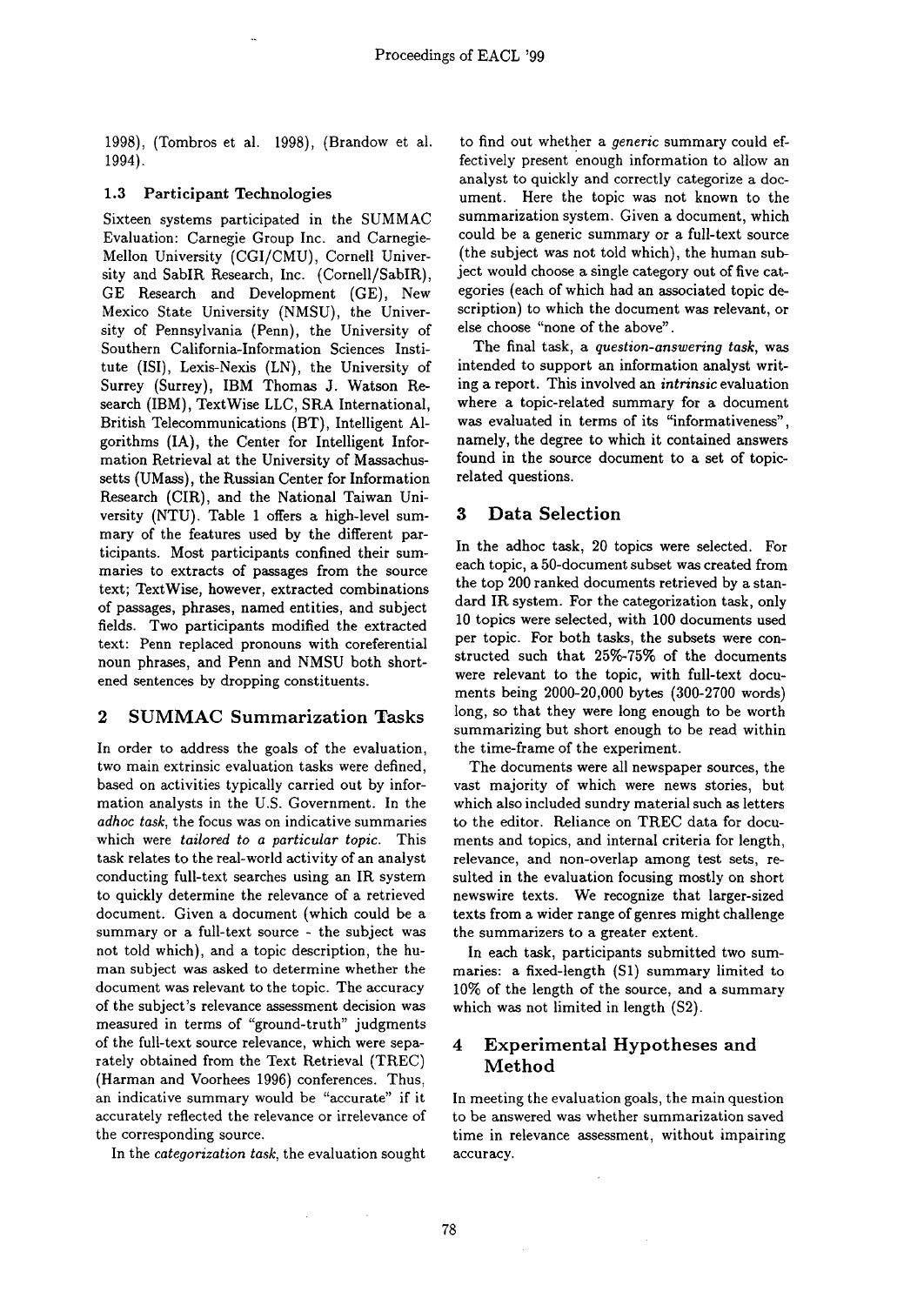| Participant                | $\mathbf{tf}$    | loc    | disc           | coref          | co-occ    | syn    |
|----------------------------|------------------|--------|----------------|----------------|-----------|--------|
| $_{\rm BT}$                | $\div$           | $\div$ |                | $^{+}$         | $\,$      |        |
| CGI/CMU                    | $\boldsymbol{+}$ | $^{+}$ | $\blacksquare$ | ٠              | $^{+}$    |        |
| $\overline{\text{CIR}}$    | $\div$           | $\div$ |                |                |           | $\div$ |
| Cornell/SabIR              | $\ddot{}$        |        | -              |                | $\div$    |        |
| $\overline{\texttt{GE}}$   | $\ddot{}$        | $\div$ | $+$            | $\div$         | $\div$    |        |
| IA                         | $\ddot{}$        |        |                |                | $\div$    |        |
| IBM                        | $+$              | $+$    |                |                |           |        |
| ΙSΙ                        | $\div$           | $\div$ |                |                |           | $\div$ |
| $\overline{\text{LN}}$     | $\div$           |        |                |                | $\div$    |        |
| $\overline{\mathrm{NMSU}}$ | $^+$             |        | $\pm$          | ┿              |           |        |
| $_{\rm NTU}$               | $\div$           |        | $\div$         | $\bm{+}$       |           | -      |
| Penn                       |                  | $\div$ |                | $\div$         |           |        |
| $\overline{\mathrm{SRA}}$  | $\div$           | $\div$ |                | $\overline{+}$ |           | $^{+}$ |
| Surrey                     | $\div$           | -      | $\div$         |                | $\div$    | $\div$ |
| <b>TextWise</b>            | $+$              |        |                | $\div$         | $\,{}^+$  | $\div$ |
| <b>UMass</b>               | $\div$           |        |                |                | $\ddot{}$ |        |

Table 1: Participant Summarization Features. tf: term frequency; loc: location; disc:discourse (e.g., use of discourse model); coref: coreference; co-occ: co-occurrence; syn: synonyms.

| <b>Ground Truth</b> | Subject's Judgment |                     |  |  |  |
|---------------------|--------------------|---------------------|--|--|--|
|                     |                    | Relevant Irrelevant |  |  |  |
| Relevant is True    | TP                 | <b>FN</b>           |  |  |  |
| Irrelevant is True  | FP                 | тN                  |  |  |  |

Table 2: Adhoc Task Contingency Table. TP=true positive,  $FP = false$  positive,  $TN = true$ negative, FN=false negative.

| Ground Truth | Subject's Judgment |  |      |  |  |  |
|--------------|--------------------|--|------|--|--|--|
|              |                    |  | None |  |  |  |
| X is True    |                    |  | FN.  |  |  |  |
| None is True |                    |  |      |  |  |  |

Table 3: Categorization Task Contingency Table. X and Y are distinct categories other than Noneof-the- above, represented as None.

The first test was a *summarization condition test:* to determine whether subjects' relevance assessment performance in terms of time and accuracy was affected by different conditions: full-text (F), fixed-length summaries (S1), variable-length summaries (\$2), and baseline summaries (B). The latter were comprised of the first 10% of the body of the source text.

The second test was a *participant technology test:* to compare the performance of different participants' systems.

The third test was a *consistency test:* to determine how much agreement there was between subjects' relevance decisions based on showing them only full-text versions of the documents from the main adhoc and categorization tasks. In the adhoc and categorization tasks, the 1000 documents assigned to a subject for each task were allocated among F, B, S1, and S2 conditions through ran-

dom selection without replacement (20 F, 20 B, 480 S1, and 480  $S2<sup>1</sup>$ ). For the consistency tasks, each subject was assigned full-text versions of the same 1000 documents. In all tasks, the presentation order was varied among subjects. The evaluation used 51 professional information analysts as subjects, each of whom took approximately 16- 20 hours. The main adhoc task used 21 subjects, the main categorization 24 subjects; the consistency adhoc task had 14 subjects, the consistency categorization 7 subjects (some subjects from the main task also did a different consistency task). The subjects were told they were working with documents that included summaries, and that their goal, on being presented with a topicdocument pair, was to examine each document to determine if it was relevant to the topic. The contingency tables for the adhoc and categorization tasks are shown in Tables 2 and 3.

We used the following aggregate accuracy metrics:

$$
Precision = TP/(TP + FP)
$$
 (1)

$$
Recall = TP/(TP + FN)
$$
 (2)

*Fscore = 2 • Precision • Recall/( Precision + Recall) (3)* 

# **5 Results: Adhoc and Categorization Tasks**

#### 5.1 Performance by **Condition**

In the adhoc task, summaries at compressions as low as 17% of full text length were not significantly

<sup>&</sup>lt;sup>1</sup>This distribution assures sufficient statistical sensitivity for expected effect sizes for both the summarization condition and the participant technology tests.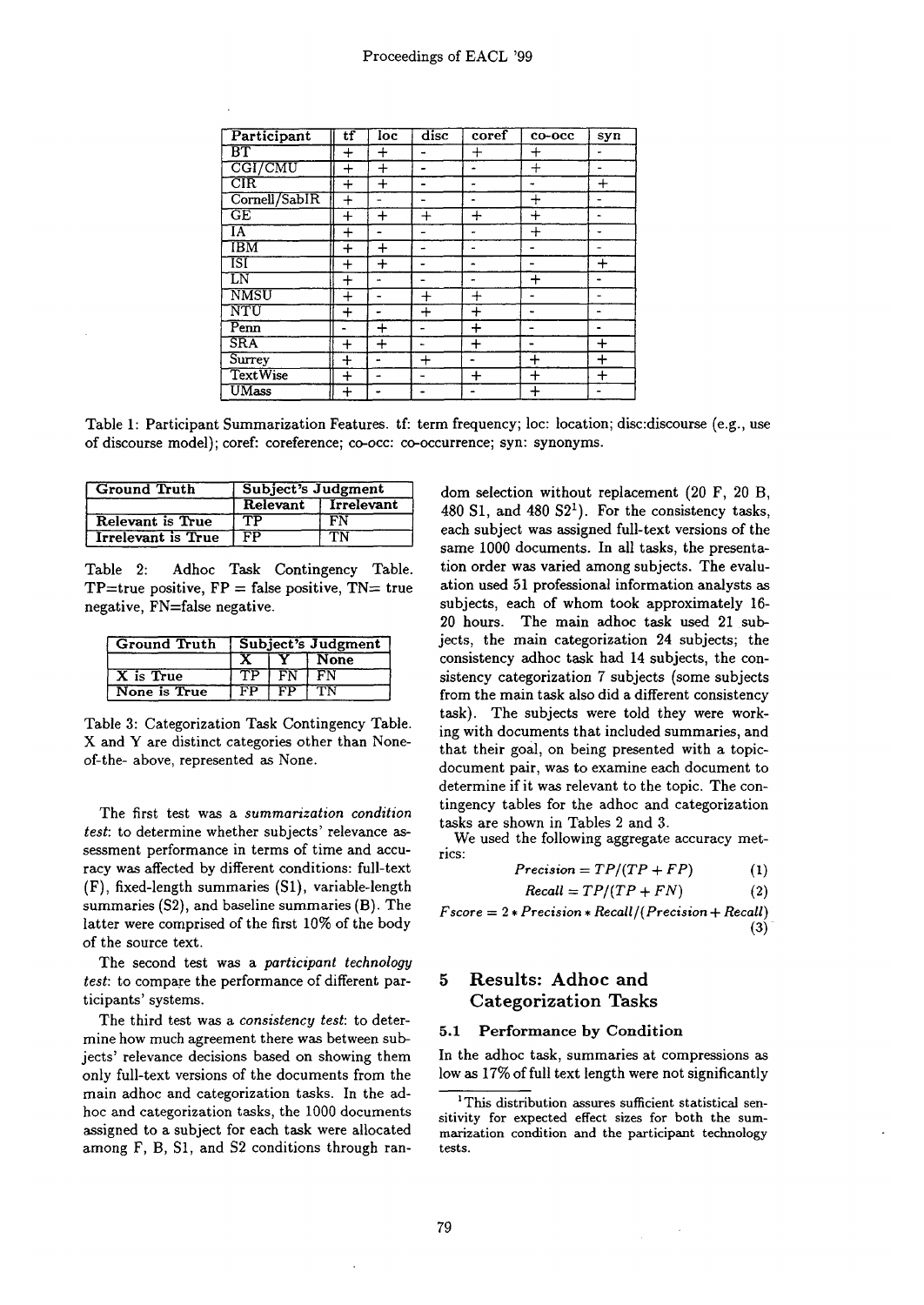| Condition | Time  | Time SD     | r-score    | $_{\rm TP}$ | FP  |     |                |                   | n       |
|-----------|-------|-------------|------------|-------------|-----|-----|----------------|-------------------|---------|
|           | 58.89 | 56.86       | .67        | .38         | .08 | .26 | .28            | .83               | Ωc<br>. |
| ے ب       | 33.12 | 36.19       | .64        | .35         | .08 | .28 | .28            | .80               | ഹ<br>ن، |
|           | 19.75 | 26.96       | . .<br>.აა | $\sim$<br>. | .07 | .35 | $\sim$<br>۰. ت | .79               | - 20    |
|           | 23.15 | 21.82<br>21 | .42        | .18         | .05 |     | .35            | $^{\circ}$<br>.01 |         |

Table 4: Adhoc Time and Accuracy by Condition. TP, FP, FN, TN are expressed as percentage of totals observed in all four categories. All time differences are significant except between B and S1 (HSD=9.8). All F-score differences are significant, except between F (Full-Text) and S2 (HSD=.10). Precision (P) differences aren't significant. All Recall (R) differences between conditions are significant, except between F and S2 (HSD=.12). "SD" = standard deviation.

| Condition | Time               | <b>Time SD</b> | r -score | TP      |      |      |      |     | л.  |
|-----------|--------------------|----------------|----------|---------|------|------|------|-----|-----|
|           | 43.11              | 52.84          | .50      | 24.3    | 13.3 | 28.5 | 33.9 | .63 | .45 |
| S2        | 43.15              | 42.16          | .50      | 19.3    | 10.5 | 36.9 | 33.3 | .68 | .42 |
|           | 25.48              | 29.81          | .43      | 27.1    | 10.7 | 30.9 | 31.3 | .68 | .34 |
|           | $27.\overline{36}$ | 30.35          | .03      | −<br>ن. | 11.9 | 52.5 | 28.1 | .04 | .02 |

Table 5: Categorization Time and Accuracy by Condition. Here TP, FP, FN, TN are expressed as percentage of totals in all four categories. All time differences are significant except between F and  $$2$ , and between B and S1 (HSD=15.6). Only the F-score of B is significantly less than the others  $(HSD=.09)$ . Precision (P) and Recall (R) of B is significantly less than the others: HSD(Precision)=.11;  $HSD(Recall)=.11.$ 

different in accuracy from full text (Table 4), while speeding up decision-making by almost a factor of 2 (33.12 seconds per decision average time for \$2 compared to 58.89 for F in 4). Tukey's Honestly Significant Difference test (HSD) is used to compare multiple differences<sup>2</sup>.

In the categorization task, the F-score on fulltext was only .5, suggesting the task was very hard. Here summaries at 10% of the full-text length were not significantly different in accuracy from full-text (Table 5) while reducing decision time by 40% compared to full text (25.48 seconds for \$1 compared to 43.11 for F in 5). The very low F-scores for the Bs can be explained by a bug which resulted in the same 20 relatively lesseffective B summaries being offered to each subject. However, in this task, summaries longer than 10% of the full text, while not significantly different in accuracy from full-text, did not take less time than full-text. In both tasks, the main accuracy losses in summarization came from FNs, not FPs, indicating the summaries were missing topic-relevant information from the source,

### 5.2 Performance by Participant

In the adhoc task, the systems were all very close in accuracy for both summary types (Table 6). Three groups of systems were evident in the adhoc \$2 F-score accuracy data, as shown in Table 8. Interestingly, the Group I systems both used only

| Group     | <b>Members</b>                                   |
|-----------|--------------------------------------------------|
| Group I   | CGI/CMU, Cornell/SabIR                           |
| Group II  | GE, LN, NMSU, NTU,<br>Penn, SRA, TextWise, UMass |
| Group III | ISI.                                             |

Table 8: Adhoc Accuracy: Participant Groups for S2 summaries. Groups I and III are significantly different in F-score (albeit with a small effect size). Accuracy differences within groups and between Group II and the others are not significant.

Adhoc: F-Score vs. Time by Party for Best-Length Summaries



Figure 1: Adhoc F-score versus Time by Participant (variable-length summaries). HSD(F-score) is 0.13. HSD(Time)  $= 12.88$ . Decisions based on summaries from GE, Penn, and TextWise are significantly faster than based on SRA and Cornell/SabIR.

term frequency and co-occurrence (Table 1), in

<sup>&</sup>lt;sup>2</sup>The significance level  $\alpha$  < .05 throughout this paper, unless noted otherwise.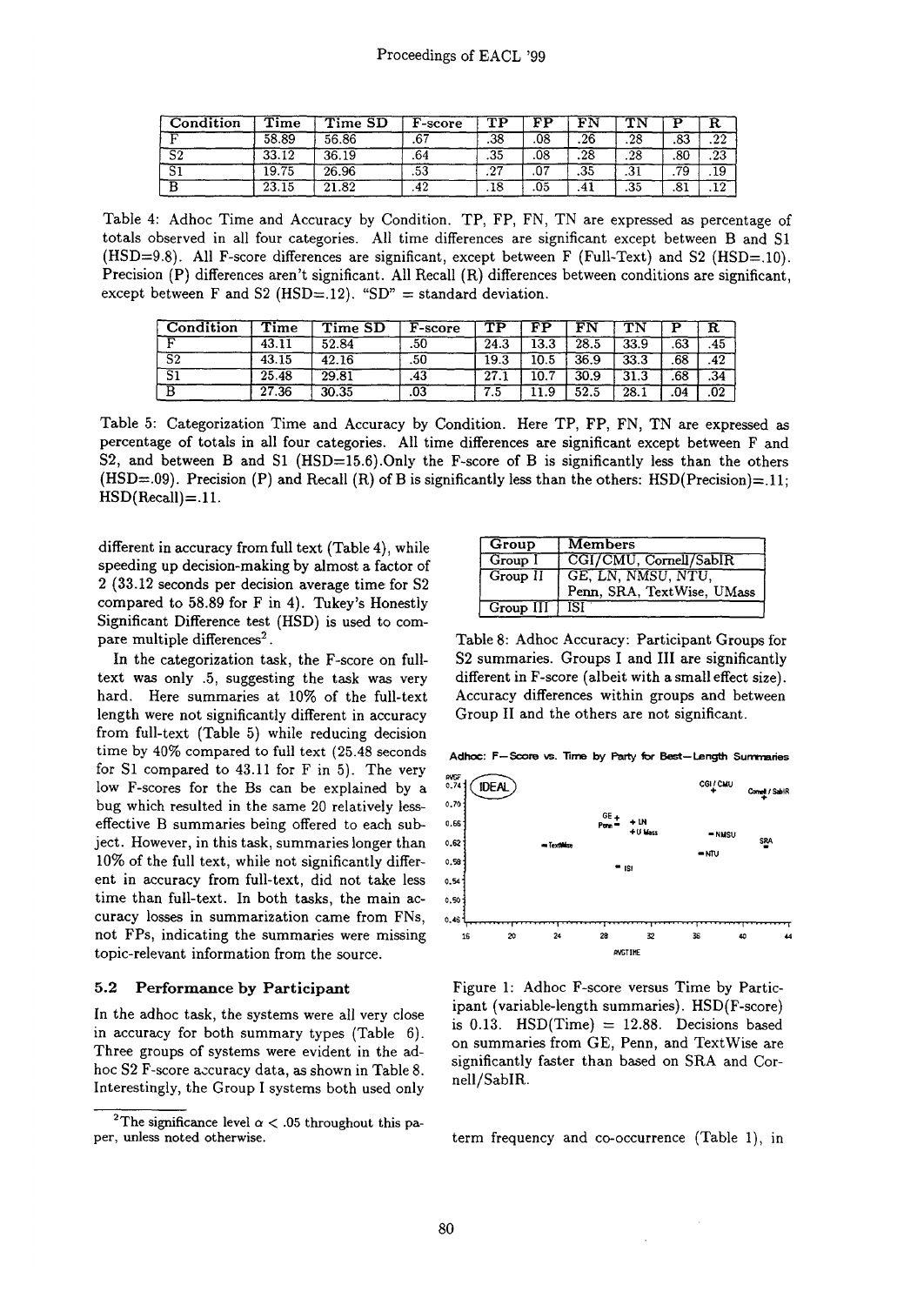| <b>System</b>          | $\overline{\mathbf{S2}}$ |     |         |                  | $\overline{\mathbf{S1}}$ |         |
|------------------------|--------------------------|-----|---------|------------------|--------------------------|---------|
|                        | $\overline{\mathbf{P}}$  | R   | F-score | P                | R                        | F-score |
| CGI/CMU                | .82                      | .66 | .72     | .76              | .52                      | .60     |
| Cornell/SabIR          | .78                      | .67 | .70     | .79              | .47                      | .56     |
| GE                     | .78                      | .60 | .67     | .77              | .45                      | .55     |
| $\overline{\text{LN}}$ | .78                      | .58 | .65     | .81              | .45                      | .55     |
| Penn                   | .81                      | .57 | .65     | .76              | .45                      | .53     |
| UMass                  | .80                      | .54 | .63     | $\overline{.81}$ | .47                      | .56     |
| NMSU                   | .80                      | .54 | .63     | .80              | .40                      | .52     |
| <b>Text Wise</b>       | .81                      | .51 | .61     | .79              | .41                      | .52     |
| <b>SRA</b>             | .82                      | .49 | .60     | .79              | .37                      | .48     |
| NTU                    | .80                      | .49 | .59     | .82              | .34                      | .46     |
| ĪŜĪ                    | .80                      | .46 | .56     | .82              | .36                      | .47     |

Table 6: Adhoc Accuracy by Participant. For variable-length: Precision (P) differences aren't significant; CGI/CMU and Cornell/SabIR are significantly different from SRA, NTU, and ISI in Recall (R) (HSD=0.17) and from ISI in F-score (HSD=0.13). For fixed-length, no significant differences on any of the measures.

| System                         |                         |     | $\overline{\textbf{S2}}$ |                         | $\overline{\mathbf{S1}}$ |                  |
|--------------------------------|-------------------------|-----|--------------------------|-------------------------|--------------------------|------------------|
|                                | $\overline{\mathbf{P}}$ | R   | F-score                  | $\overline{\mathbf{P}}$ | R                        | F-score          |
| $\overline{\text{CIR}}$        | $\overline{.71}$        | .47 | .54                      | .68                     | .35                      | .43              |
| IBM                            | .68                     | .47 | .51                      | .63                     | .37                      | .44              |
| NMSU                           | .69                     | .46 | .51                      | .69                     | .34                      | .43              |
| Surrey                         | .69                     | .43 | .51                      | .69                     | .31                      | .39              |
| Penn                           | .70                     | .42 | .50                      | .66                     | .29                      | $\overline{.38}$ |
| ISI                            | .71                     | .42 | .49                      | .71                     | .35                      | .44              |
| ĪĀ                             | .69                     | .42 | .49                      | .67                     | .33                      | .41              |
| $\overline{\operatorname{BT}}$ | .63                     | .43 | .48                      | .70                     | $\overline{.33}$         | $-41$            |
| $\overline{\text{NTU}}$        | .66                     | .41 | .48                      | .68                     | .33                      | .43              |
| <b>SRA</b>                     | .65                     | .42 | .48                      | .73                     | .37                      | .45              |
| LN                             | .68                     | .41 | .47                      | .68                     | .37                      | .45              |
| Cornell/SabIR                  | .66                     | .40 | .47                      | .62                     | .36                      | .42              |
| GE                             | .69                     | .40 | .47                      | .69                     | .33                      | .42              |
| CGI/CMU                        | .74                     | .39 | .47                      | .69                     | .33                      | .42              |

Table 7: Categorization Accuracy by Participant. No significant differences on any of the measures.







particular, exploiting similarity computations between text passages. For the S2 summaries (Figure 1), the Group I systems (average compression 25% for CGI/CMU and 30% for Cornell/SabIR)

were not the fastest in terms of human decision time; in terms of both accuracy and time, Text-Wise, GE and Penn (equivalent in accuracy) were the closest in terms of Cartesian distance from the ideal performance. For S1 summaries (Figure 2), the accuracy and time differences aren't significant. Finally, clustering the systems based on *degree of overlap between the sets of sentences they extracted for summaries judged TP* resulted in CGI/CMU, GE, LN, UMass, and Cornell/SabIR clustering together on both S1 and \$2 summaries. It is striking that this cluster, shown with the  $4 + 7$ icon in Figures 1 and 2, corresponds to the systems with the highest F-scores, all of whom, with the exception of GE, used similar features in analysis (Table 1).

In the categorization task, by contrast, the 14 participating systems<sup>3</sup> had no significant differences in F-score accuracy whatsoever (Table 7,

<sup>&</sup>lt;sup>3</sup>Note that some participants participated in only one of the two tasks.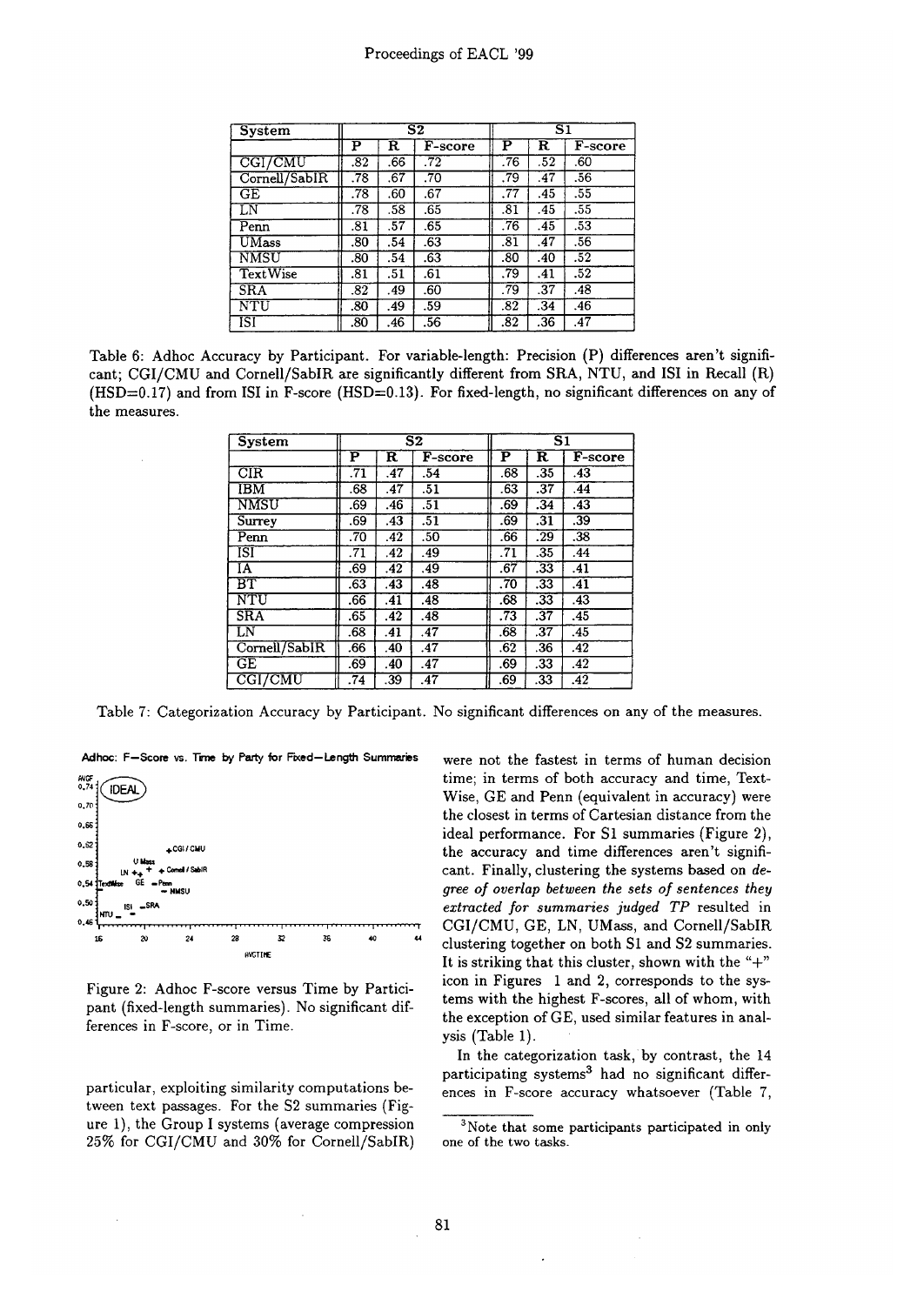Categ: F-Score vs. Time by Party for Best-Length Summaries



Figure 3: Categorization P-score versus Time by Participant (variable-length summaries). Fscores are not significantly different. HSD(Time)  $= 17.23$ . GE is significantly faster than SRA and Surrey. The latter two are also significantly slower than Penn, ISI, LN, NTU, IA, and CGI/CMU.

**Categ: F--Score vs. Time by Party for Fixed--Length Summaries** 



Figure 4: Categorization F-score versus Time by Participant (fixed-length summaries). F-scores are not significantly different, and neither are time differences.

Figures 3 and 4). In this task, in the absence of a topic, the statistical salience systems which performed relatively more accurately in the adhoc task had no advantage over the others, and so their performance more closely resemble that of other systems. Instead, *the systems more often relied on inclusion of the first sentence of the source*  **-** a useful strategy for newswire (Brandow et al. 1994): the generic (categorization) summaries had a higher percentage of selections of first sentences from the source than the adhoc summaries (35% of S1 and 41% of S2 for categorization, compared to 21% S1 and 32% \$2 for adhoc). We may surmise that in this task, where performance on full-text was hard to begin with, the systems were all finding the categorization task equally hard, with no particular technique for producing generic summaries standing out.

#### 5.3 Agreement between Subjects

As indicated in Table 9, the unanimous agreement of just 16.6% and 19.5% in the adhoc and categorization tasks respectively is low: the agreement data has Kappa (Carletta et al. 1997) of .38 for adhoc and .29 for categorization<sup>4</sup>. The adhoc pairwise and 3-way agreement (i.e., agreement between groups of 3 subjects) is consistent with a 3-subject "dry-run" adhoc consistency task carried out earlier. However, it is much lower than reported in 3-subject adhoc experiments in TREC (Harman and Voorhees 1996). One possible explanation is that in contrast to our subjects, TREC subjects had years of experience in this task. It is also possible that our mix of documents had fewer obviously relevant or obviously irrelevant documents than TREC. However, as (Voorhees 1998) has shown in her TREC study, system performance rankings can remain relatively stable even with lack of agreement in relevance judgments. Further, (Voorhees 1998) found, when only relevant documents were considered (and measuring agreement by intersection over union), 44.7% pairwise agreement and 30.1% 3-way agreement with 3 subjects, which is comparable to our scores on this latter measure (52.9% pairwise, 36.9% 3-way on adhoc, 45.9% pairwise, 29.7% 3-way on categorization).

### **6** Question-answering (Q&A) task

In this task, the summarization system, given a document and a topic, needed to produce an informative, topic-related summary that contained the answers found in that document to a set of topic-related questions. These questions covered "obligatory" information that had to be provided in any document judged relevant to the topic. For example, for a topic concerning prison overcrowding, a topic-related question would be "What is the name of each correction facility where the reported overcrowding exists?"

#### 6.1 Experimental Design

The topics we chose were a subset of the 20 adhoc TREC topics selected. For each topic, 30 relevant documents from the adhoc task corpus were chosen as the source texts for topic-related summarization. The principal tasks of each evaluator (one evaluator per topic, 3 in all) were to prepare the questions and answer keys and to score the

<sup>&</sup>lt;sup>4</sup>Dropping two outlier assessors in the categorization task - the fastest and the slowest - resulted in the pairwise and three-way agreement going up to 69.3% and 54.0% respectively, making the agreement comparable with the adhoc task.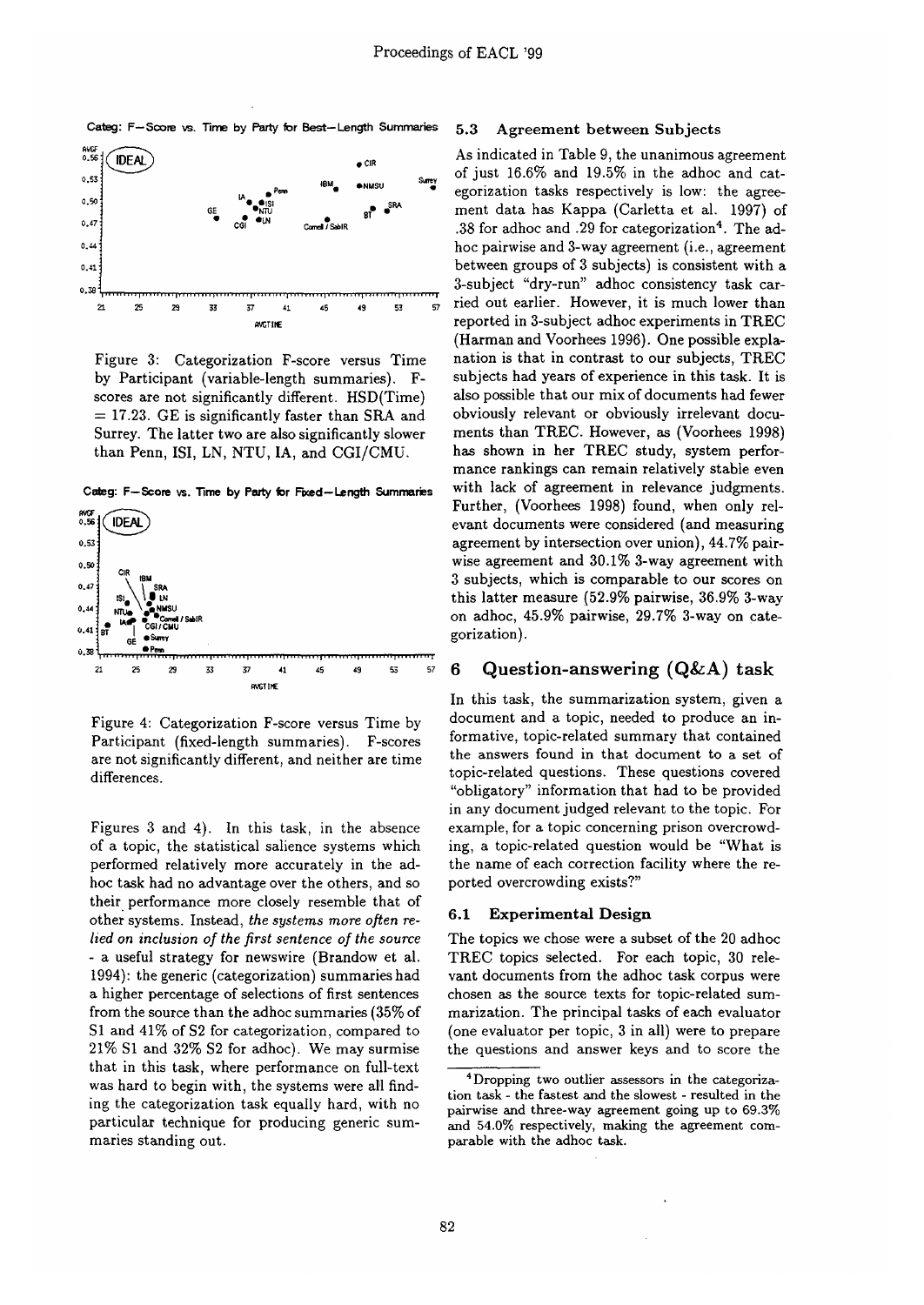| Task           | Pairwise          | $3$ -way | AII 7 | All 14 |
|----------------|-------------------|----------|-------|--------|
| Adhoc          | 69.1              | 53.7     | NΑ    | 16.6   |
| Categorization | 56.4              | 50.6     | 19.5  |        |
| Adhoc Dry-Run  | $\overline{72.7}$ | 59.1     | ΝA    | NΑ     |
| <b>TREC</b>    | 88.0              | 717      |       |        |

Table 9: Percentage of decisions subjects agreed on when viewing full-text (consistency tasks).

system summaries. To construct the answer key, each evaluator marked off any passages in the text that provided an answer to a question (example shown in Table 10).

The summaries generated by the participants (who were given the topics and the documents to be summarized, but not the questions) were scored against the answer key. The evaluators used a common set of guidelines for writing questions, creating answer keys, and scoring summaries that were intended to minimize variability across evaluators in the methods used<sup>5</sup>.

Eight of the adhoc participants also submitted summaries for the Q&A evaluation. Thirty summaries per topic were scored against the answer keys.

#### 6.2 Scoring

Each summary was compared manually to the answer key for a given document. If a summary contained a passage that was tagged in the answer key as the only available answer to a question, the summary was judged Correct for that question as long as the summary provided sufficient context for the passage; if there was insufficient context, the summary was judged Partially Correct. If needed context was totally lacking or was misleading, or if the summary did not contain the expected passage at all, the summary was judged Missing for that question. In the case where (a) the answer key contained multiple tagged passages as answer(s) to a single question and (b) the summary did not contain all of those passages, assessors applied additional scoring criteria to determine the amount of credit to assign.

Two accuracy metrics were defined, *ARL* (Answer Recall Lenient) and *ARS* (Answer Recall Strict):

$$
ARL = (n1 + (.5*n2))/n3 \tag{4}
$$

$$
ARS = n1/n3 \tag{5}
$$

where  $n!$  is the number of Correct answers in the summary, n2 is the number of Partially Correct answers in the summary, and  $n3$  is the number of questions answered in the key. A third measure,

*ARA* (Answer Recall Average), was defined as the average of *ARL* and *ARS.* 

#### **6.3 Results**

Figure 5 shows a plot of the *ARA* against compression. The "model" summaries were sentenceextraction summaries created by the evaluators from the answer keys but not used to evaluate the summaries. For the machine-generated summaries, the highest *ARA* was associated with the least reduction (35-40% compression). The systems which were in Group I in accuracy on the adhoc task, CGI/CMU and Cornell/SabIR, were at the top of the *ARA* ordering of systems on topics 257 and 271. The participants' humanevaluated *ARA* scores were strongly correlated with scores computed by a program from Cornell/SabIR which measured overlap between summaries and answers in the key (Pearson  $r > .97$ ,  $\alpha$  < 0.0001). The Q&A evaluation is therefore promising as a new method for automated evaluation of informative summaries.

### 7 Conclusions

SUMMAC has established definitively in a largescale evaluation that automatic text summarization is very effective in relevance assessment tasks. Summaries at relatively low compression rates (summaries as short as 17% of source length for adhoc, 10% for categorization) allowed for relevance assessment almost as accurate as with fulltext (5% degradation in F-score for adhoc and 14% degradation for categorization, both degradations not being statistically significant), while reducing decision-making time by 40% (categorization) and 50% (adhoc). Analysis of feedback forms filled in after each decision indicated that the intelligibility of present-day machinegenerated summaries is high, due to use of sentence extraction and coherence "smoothing"<sup>6</sup>.

The task of topic-related summarization, when limited to passage extraction, can be characterized as a passage ranking problem, and as such lends itself very well to information retrieval tech-

 $5$ We also had each of the evaluators score a portion of each others' test data; the scores across evaluators were very similar, with one exception.

 $6$ On the adhoc task, 99% of F were judged "intelligible", as were 93% \$2, 96% B, 83% S1; similar data for categorization.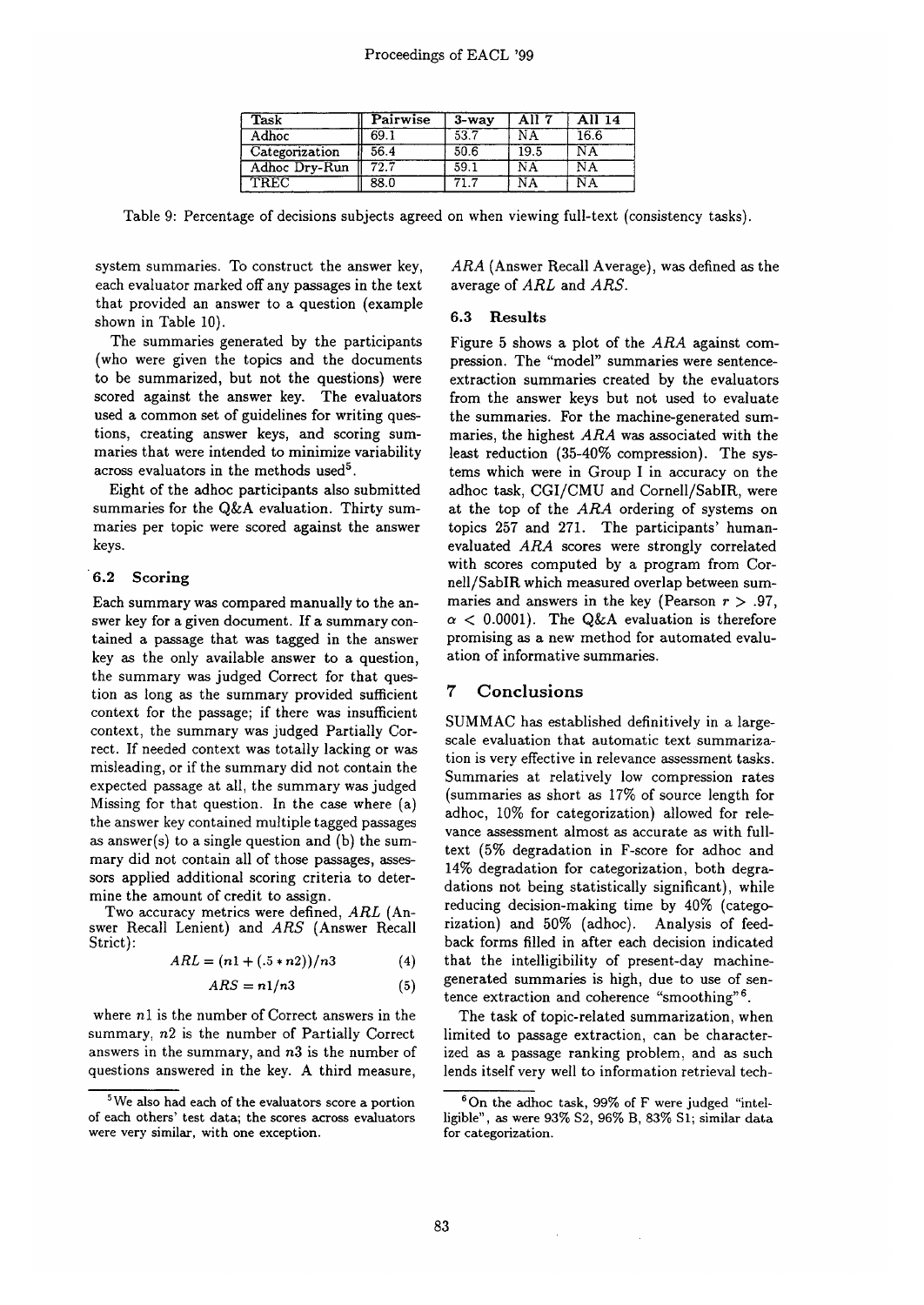

Figure 5: ARA versus Compression by Participant. "Modsumms" are model summaries.

| Title : Computer Security                                                                   |
|---------------------------------------------------------------------------------------------|
| Description : Identify instances of illegal entry into sensitive                            |
| computer networks by nonauthorized personnel.                                               |
| Narrative : Illegal entry into sensitive computer networks                                  |
| is a serious and potentially menacing problem. Both 'hackers' and                           |
| foreign agents have been known to acquire unauthorized entry into                           |
| various networks. Items relative this subject would include but not                         |
| be limited to instances of illegally entering networks containing                           |
| information of a sensitive nature to specific countries, such as                            |
| defense or technology information, international banking, etc. Items                        |
| of a personal nature (e.g. credit card fraud, changing of college                           |
| test scores) should not be considered relevant.                                             |
| <b>Questions</b>                                                                            |
| 1) Who is the known or suspected hacker accessing a sensitive computer or computer network? |
| 2) How is the hacking accomplished or putatively achieved?                                  |
| 3) Who is the apparent target of the hacker?                                                |
| 4) What did the hacker accomplish once the violation occurred?                              |
| What was the purpose in performing the violation?                                           |
| 5) What is the time period over which the breakins were occurring?                          |

As a federal grand jury decides whether he should be prosecuted, <Ql>a graduate student</Q1> linked to a "virus'' that disrupted computers nationwide <Q5>last month</Q5>has been teaching his lawyer about the technical subject and turning down offers for his life story. .... No charges have been filed against <Q1>Morris</Q1>, who reportedly told friends that he designed the virus *that* temporarily clogged about <q3>6,000 university and military computers</Q3> <Q2>linked to the Pentagon's Arpanet network</Q2>. .....

 $\cdot$ 

Table 10: Q&A Topic 258, topic-related questions, and part of a relevant source document showing answer key annotations.

 $\ddot{\cdot}$